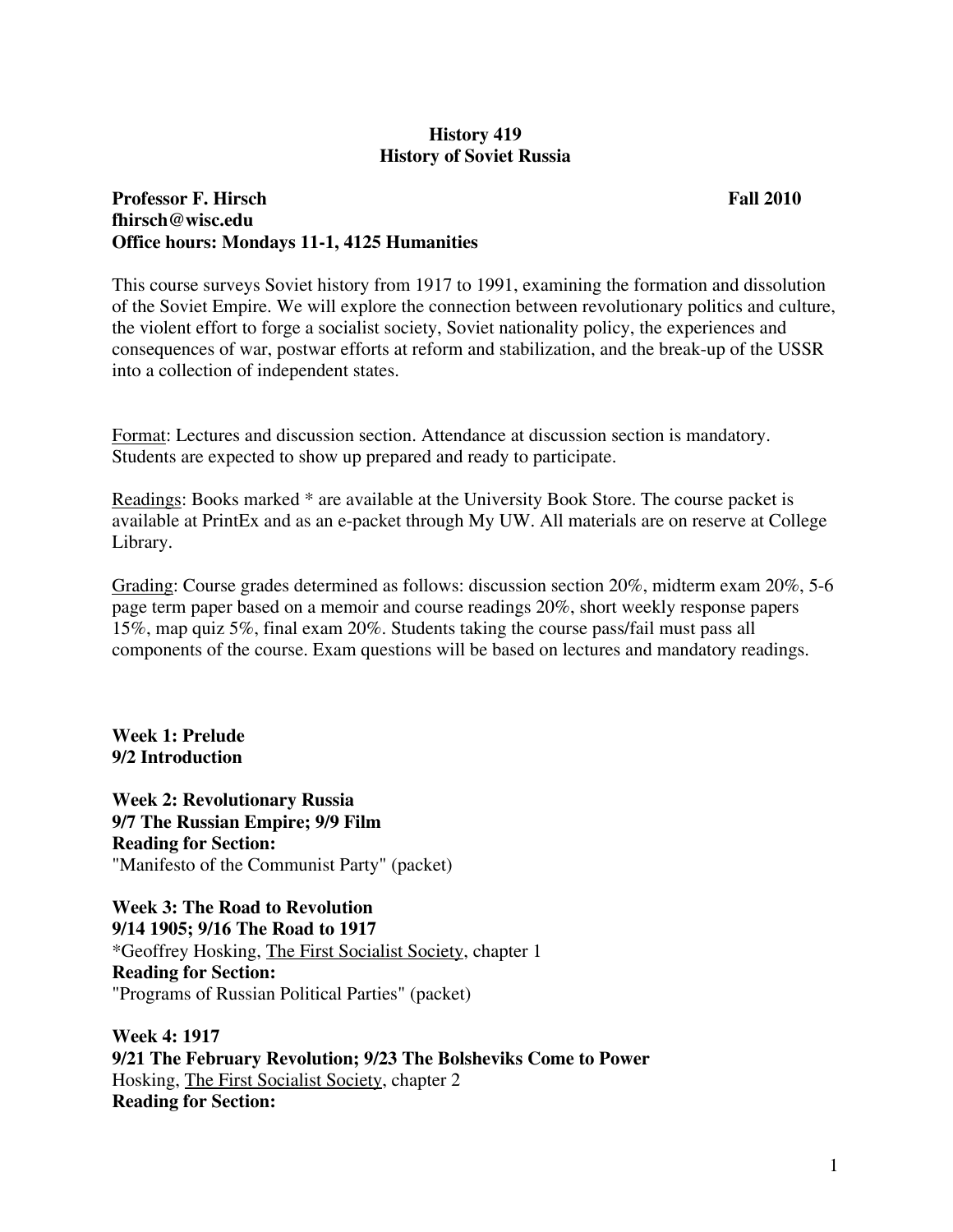#### **Week 5: Making Russia Soviet**

# **9/28 Making Russia Soviet; 9/30 Reds, Whites, and Greens**

Hosking, The First Socialist Society, chapters 3, 4

# **Reading for Section:**

"Solemn Oath on Induction into the Worker-Peasant Red Army" (packet)

A. Kollontai, "The Family and the Communist State" (packet)

L. Trotsky, "'Thou' and 'You' in the Red Army" (packet)

Panteleymon Romanov, "About Cows," "Inventory," "Inefficiency," "A Mistake," and "The Beautiful Trousers," in \*Mirra Ginzburg ed., The Fatal Eggs

# **Week 6: Whither the Revolution?**

# **10/5 The Formation of the USSR; 10/7 The NEP**

Hosking, The First Socialist Society, chapter 5

# **Reading for Section:**

V. I. Lenin, "Lenin's Testament," "Lenin on Nationality Policy," "The New Economic Policy," and "Lenin on the Prerequisites for Socialism" (packet)

J. V. Stalin, "The Question of the Union of the Independent National Republics," "The Union of Soviet Republics," "The Formation of the Union of Soviet Socialist Republics," and "Practical Measures" (packet)

Mikhail Bulgakov, "The Fatal Eggs," in Ginzburg ed., The Fatal Eggs

# **Week 7: The Rise of Stalin**

**10/12 The Struggle for Power (Debate); 10/14 The Revolution from Above I**  Hosking, The First Socialist Society, chapter 6 **Reading for Section:**  J. V. Stalin, "Stalin on Socialism in One Country" (packet) Lev Kopelev, "The Last Grain Collections" (packet)

**Week 8: Stalinism 10/19 The Revolution from Above II; 10/21 Midterm Reading for Section:**  \*John Scott, Behind the Urals, pp. 3-114

**Week 9: Terror 10/26 The Great Terror; 10/28 Making Sense of the Terror**  Hosking, The First Socialist Society, chapters 7, 8, 9 **Reading for Section:**  Veronique Garros, ed. Intimacy and Terror, pp. 111-165, 251-290 (packet) Lewis Siegelbaum and Andrei Sokolov, ed. Stalinism as a Way of Life (packet)

**Week 10: The Great Fatherland War 11/2 The Great Fatherland War**; **11/4 Postwar Stalinism**  Hosking, The First Socialist Society**,** chapters 10, 11 **Reading for Section:**  Vasily Grossman, A Writer at War, pp. 3-132, 213-244